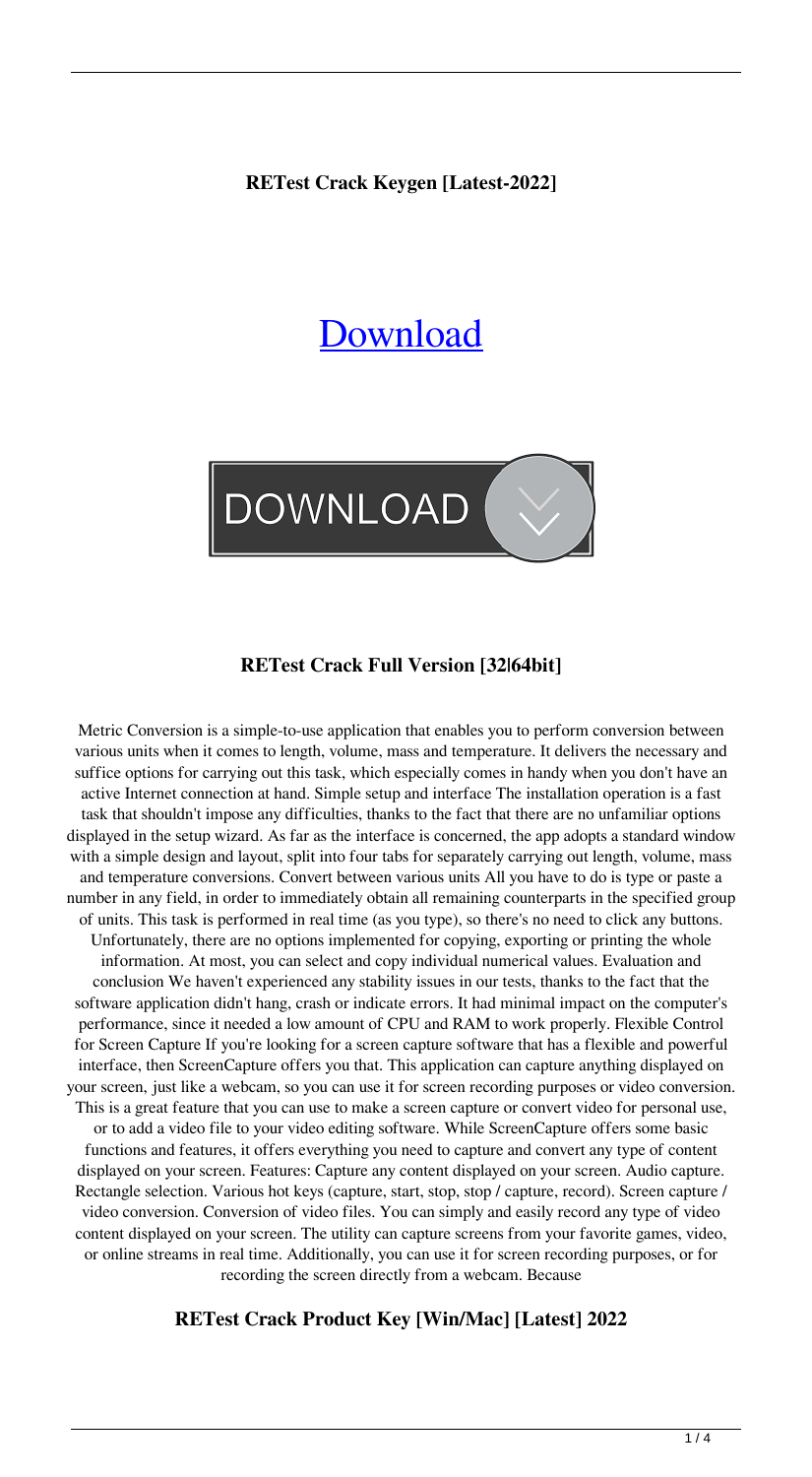A keymapping for the browser-based script called "Brython". (It's basically Lua, where you can define one line of code and run it as a browser script.) This version includes all the most common shortcuts: zx, zc, zb, za, zw, zs, zt, zl, zk and zj. If you want to add a new shortcut, simply modify the file. Also, the keyboard shortcuts can be modified by editing the file: To install, all you have to do is "sudo make install". This will make the file /usr/local/bin/keymapper executable. If you want to deinstall, simply delete /usr/local/bin/keymapper. LOGOS Description: An RLMager (Rapid Lookup Manger) for finding links to the logos in different files. (Like a 'Hacker's Wiki') See this link to read more about it: This version includes all the most common shortcuts: zx, zc, zb, za, zw, zs, zt, zl, zk and zj. If you want to add a new shortcut, simply modify the file. Also, the keyboard shortcuts can be modified by editing the file: To install, all you have to do is "sudo make install". This will make the file /usr/local/bin/logos-search-nocopy executable. If you want to deinstall, simply delete /usr/local/bin/logos-search-nocopy. MATLAB Functions Description: Some scripts

created with the MATLAB® 5.0 programming environment. To install, simply copy them in your scripts/ directory. If you want to deinstall, remove the script files. KEYMACRO Description: A keymapping for the browser-based script called "Brython". (It's basically Lua, where you can define one line of code and run it as a browser script.) This version includes all the most common shortcuts: zx, zc, zb, za, zw, zs, 77a5ca646e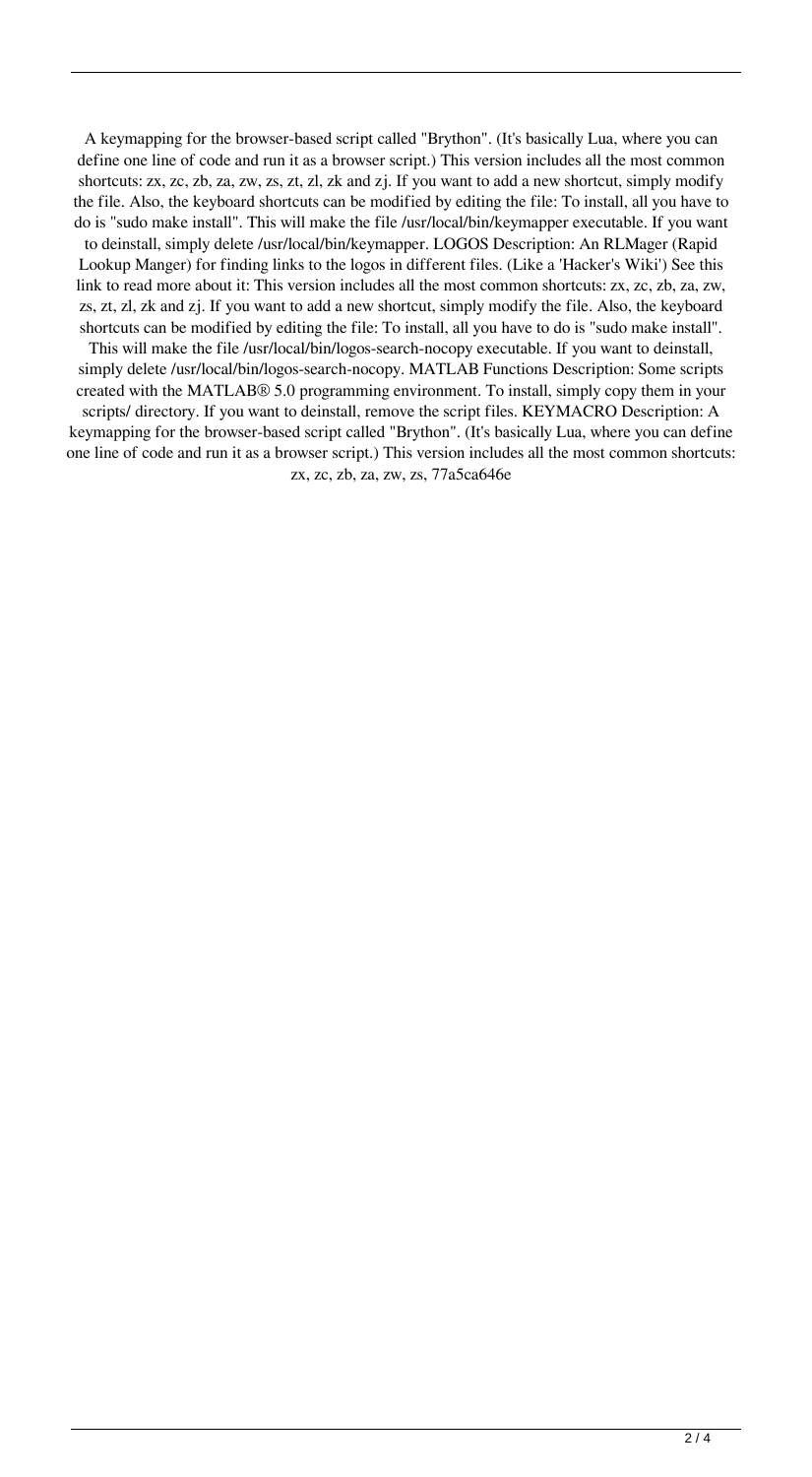## **RETest Crack+ Free [Updated]**

A small java app that helps you to test and train regular expressions. 3.1 What's New in this version : 1) A new feature is now included: you can specify the repetition index in a group by writing a sequence like "Number\[0,2\]" 2) A bug was fixed: in some cases, the error messages didn't appear properly. 3) A new class was added: the GroovyLanguage class 4) A new method: groovyTest 3.2 User Comments: 1) I'd like to keep the support for the Groovy language 4) I've got some features I would like to implement: 1) Display of the count of the number of repetitions in a group and the sequence of the groups in a group expression 2) Ability to set a property like "special characters" RETest is released under the LGPL license. The source code is available at the following URL: \*\*\*\*\*\*\*\*\*\* RETest 1.3.1 This version introduces the following new features: 1) Increment in the repetition index when a repetition is placed at the end of the expression. 2) '?' now appears before the quantifier '\*'. 3) A new option to change the highlighting for the matched string. 4) A new method: groovyTest() that allows you to test your regular expression against an arbitrary Groovy expression The '?' character is now displayed in the output. RETest now supports Groovy. RETest 1.2 This version introduces the following new features: 1) Increment in the repetition index when a repetition is placed at the end of the expression. 2) '?' now appears before the quantifier '\*'. 3) A new option to change the highlighting for the matched string. This version supports Java 5. \*\*\*\*\*\*\*\*\*\*\*\*\*\*\*\*\*\*\*\*\*\*\*\*\*\* RETest 1.1 This version introduces the following new features: 1) Increment in the repetition index when a repetition is placed at the end of the expression. 2) A new method: groovyTest() that allows you to test your regular expression against an arbitrary Groovy

## **What's New In?**

The Java classes used to develop the application are: org.apache.commons.lang org.apache.commons.lang.StringEscapeUtils org.apache.commons.lang.exception org.apache.commons.lang.text.StringEscapeUtils org.apache.commons.lang.math.NumberUtils java.util.regex org.apache.commons.lang.StringUtils org.apache.commons.lang.text.NumberUtils org.apache.commons.lang.ClassUtils org.apache.commons.lang.NumberUtils org.apache.commons.lang.exception.ExceptionUtils

org.apache.commons.lang.exception.NestedRuntimeException

org.apache.commons.lang.exception.NestedRuntimeException Regards, rsc Re: Regex will not work if TLD part of the request is not present Hi, Thanks for the reply and for the helpful links. I have been having a look at them and have tried them out. Although I think I am still missing the point. For example, I am trying to find a file of a certain format from a website and of course I need to match the TLD, or in this case, the domain name itself. If the TLD is not there then I am not getting a match. The other thing is that the file may not be in the correct directory on the server, so I need to take that into account. The file extension that I am looking for could be found on the website. So what I am trying to say is that I am not sure if I have the correct syntax, or the correct approach, or both. Could you please let me know? Re: Regex will not work if TLD part of the request is not present Hi, Thanks for your reply. I think I understand your approach now. You are right that it is the TLD that is causing problems. However, to make this work you will need to check each of the substrings for a TLD. Would this be more like: " $\langle$ [a-zA-Z]{2}\\.[a-zA-Z0-9]{2}\\.[a-zA- $Z0-9$ ] $\{2\}\.\$ [a-zA-Z0-9] $\{2\}\.\$  This string looks for at least one tld on the first line and then it looks for two "." (full stops) on the second line, then two "." again and then one "." on the third line. Is this correct? Re: Regex will not work if TLD part of the